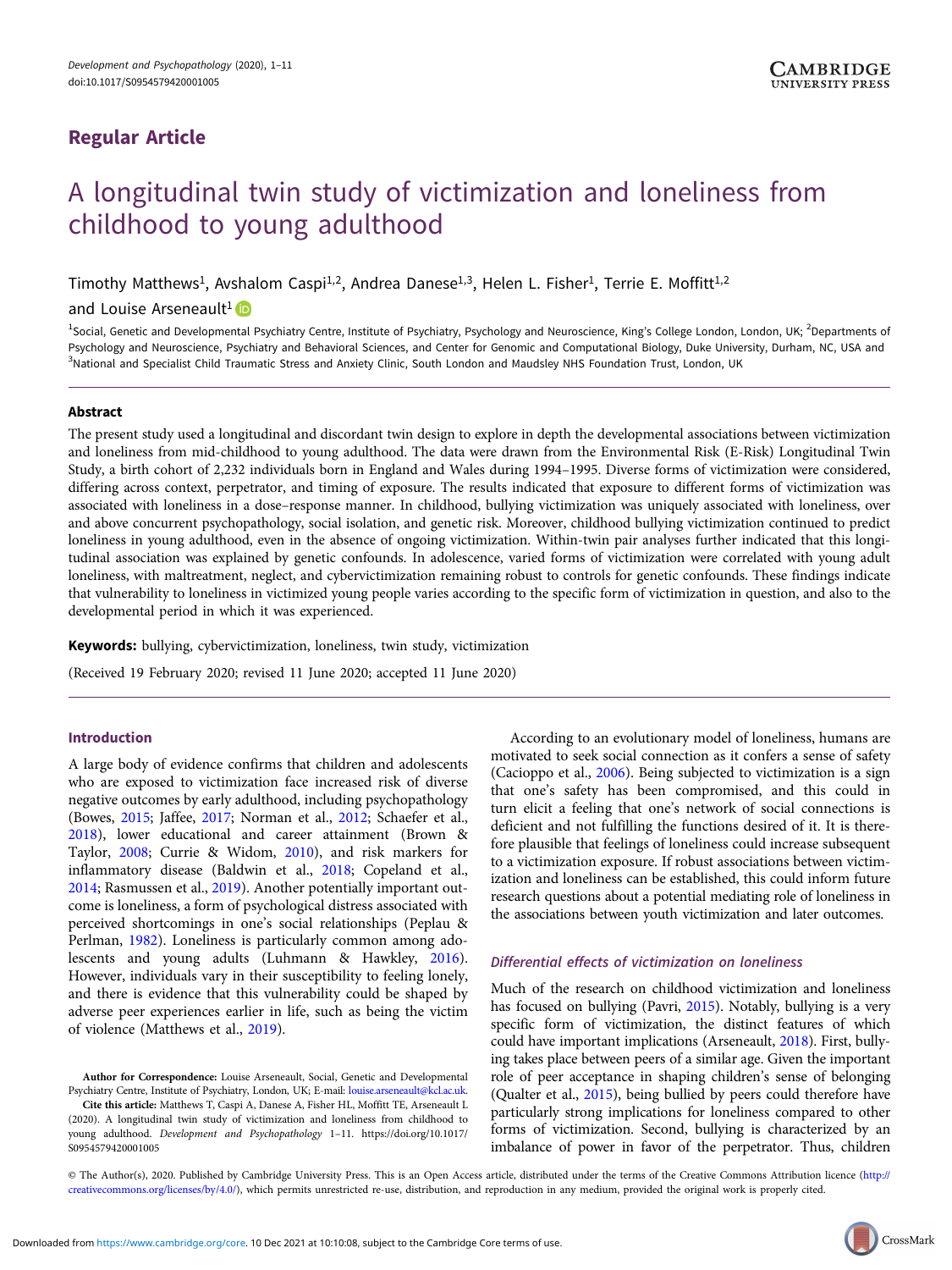who become victims of bullying are often characterized by certain pre-existing disadvantages that make it harder to defend themselves. This highlights the importance of controlling for vulnerabilities that frequently co-occur with both bullying and loneliness, such as depression and anxiety, to test whether loneliness in bullied individuals occurs only in the context of these other problems, or whether an association exists even in their absence.

In the adolescent literature, there has been an increasing focus on internet or "cyber" victimization, due to the growing ubiquity of digital technology in everyday life, particularly among younger generations. This form of victimization has its own distinct characteristics in comparison to offline forms: it takes place away from any physical location, the identity of the perpetrator may not be known, and it can continue even if the victims remove themselves from the situation (Przybylski & Bowes, [2017\)](#page-10-0). As a relatively new phenomenon, conceptual and methodological approaches to cybervictimization have varied widely, and consequently, so too have estimates of its prevalence and effects on mental health (Nixon, [2014](#page-9-0)). Nonetheless, there is evidence that cybervictimization is associated with greater loneliness and other emotional problems in young people (Olenik-Shemesh, Heiman, & Eden, [2012;](#page-9-0) Varghese & Pistole, [2017](#page-10-0)).

Beyond bullying and cybervictimization, other forms of victimization may also play a role in the emergence of loneliness. For instance, emotional maltreatment may disrupt the formation of secure attachments, negatively shaping individuals' perceptions of their relationships with others (Taillieu, Brownridge, Sareen, & Afifi, [2016\)](#page-10-0). Being physically harmed by an adult could elevate vigilance for threat, resulting in low trust, avoidant behaviors, and difficult social encounters (McCrory, Gerin, & Viding, [2017\)](#page-9-0). Victims of sexual assault may feel unable to disclose their experiences, due to perceived stigma or an expectation that they will not be believed (Sable, Danis, Mauzy, & Gallagher, [2006\)](#page-10-0). All such possibilities could be reflected in elevated feelings of loneliness. Moreover, exposure to multiple forms of victimization ("polyvictimization") could have a dose-response association with loneliness, as has been observed for other mental and physical health outcomes (Felitti et al., [1998\)](#page-9-0). This highlights the value of measurement approaches that capture diverse forms of victimization that vary in terms of the nature of the exposure (e.g. physical, emotional, sexual), the perpetrator (e.g. family members, peers, strangers), the context (e.g. home, school, online), and the severity (Fisher et al., [2015](#page-9-0)).

## Temporal priority and genetic confounding

The directionality of the associations between victimization and loneliness is not straightforward. Although loneliness could be an outcome of victimization, an alternative hypothesis is that lonely children are seen by perpetrators as easy targets: traits such as shyness and low confidence could make it harder for them to defend themselves, and thus make them more likely to be singled out (Acquah, Topalli, Wilson, Junttila, & Niemi, [2016;](#page-8-0) Pavri, [2015](#page-9-0)). Moreover, negative stereotypes attached to the concept of loneliness could lead to lonely children being illtreated by their peers (Rotenberg & Kmill, [1992](#page-10-0)). If this were the case, associations between childhood victimization and feelings of loneliness later in development could simply reflect the continuity of pre-existing loneliness in childhood. Alternatively, victimization and loneliness may predict one another in a bidirectional manner. In addition, the timing of the exposure during development may play a role in shaping the associations between

victimization and loneliness: certain types of victimization may exert distinct effects when experienced in childhood versus adolescence (Logan-Greene, Nurius, Hooven, & Thompson, [2015](#page-9-0); Troop-Gordon, [2017](#page-10-0)). These considerations necessitate longitudinal study designs, with repeated measures spanning multiple developmental stages, to disentangle the temporal priority of associations and test the possibility of "critical periods" for victimization exposure.

Another issue that bears consideration is that associations between victimization and loneliness could be confounded by genetic risk. Behavioral genetics research shows that variation in most psychological traits is partially explained by genetic differences; that is, individuals carrying certain genetic variants are more likely to have the trait than others (Plomin, DeFries, Knopik, & Neiderhiser, [2016](#page-10-0)). Moreover, the genetic influences on one trait often overlap with other traits, meaning that a correlation between two phenotypes could be driven by an underlying genetic correlation. The heritability of loneliness (that is, the proportion of variance accounted for by genetic influences) is approximately 40–50% (Goossens et al., [2015](#page-9-0); Matthews et al., [2016](#page-9-0)). Victimization, though ostensibly an environmental exposure, also does not happen at random and there may be heritable traits that increase the risk of a person becoming a victim (Ball et al., [2008;](#page-9-0) Beaver, Boutwell, Barnes, & Cooper, [2009;](#page-9-0) Beckley et al., [2018\)](#page-9-0). To the extent that the same genetic influences that place individuals at risk of victimization also contribute to loneliness, the association between these phenomena may be confounded. This can be ruled out by comparing outcomes in monozygotic twin pairs who are matched for their genomes but discordant in their exposure to victimization. This method has allowed the robustness of the association between victimization and mental health to be stringently tested (Jaffee, Caspi, Moffitt, & Taylor, [2004](#page-9-0); Pingault et al., [2018](#page-10-0); Schaefer et al., [2018](#page-10-0)).

## Aim of study

In the present study, we used a developmental cohort of twins to explore the associations between victimization and loneliness between childhood and young adulthood. Multiple forms of victimization were considered, spanning different contexts, perpetrators, levels of severity, and developmental periods. As well as investigating the independent effects of different form of victimization, we tested for a cumulative effect of experiencing multiple forms of victimization. We also exploited both cross-sectional and longitudinal associations to test the directionality of effects. Furthermore, the robustness of associations was tested, first by controlling for concomitant psychopathology, and second by examining within-twin pair discordance in victimization to control for unmeasured familial sources of confounding.

## Methods

#### **Participants**

Participants were members of the Environmental Risk (E-Risk) Longitudinal Twin Study, which tracks the development of a birth cohort of 2,232 British children. The sample was drawn from a larger birth register of twins born in England and Wales in 1994–1995 (Trouton, Spinath, & Plomin, [2002\)](#page-10-0). Full details about the sample are reported elsewhere (Moffitt & E-Risk Study Team, [2002](#page-9-0)). Briefly, the E-Risk sample was constructed in 1999–2000, when 1,116 families (93% of those eligible) with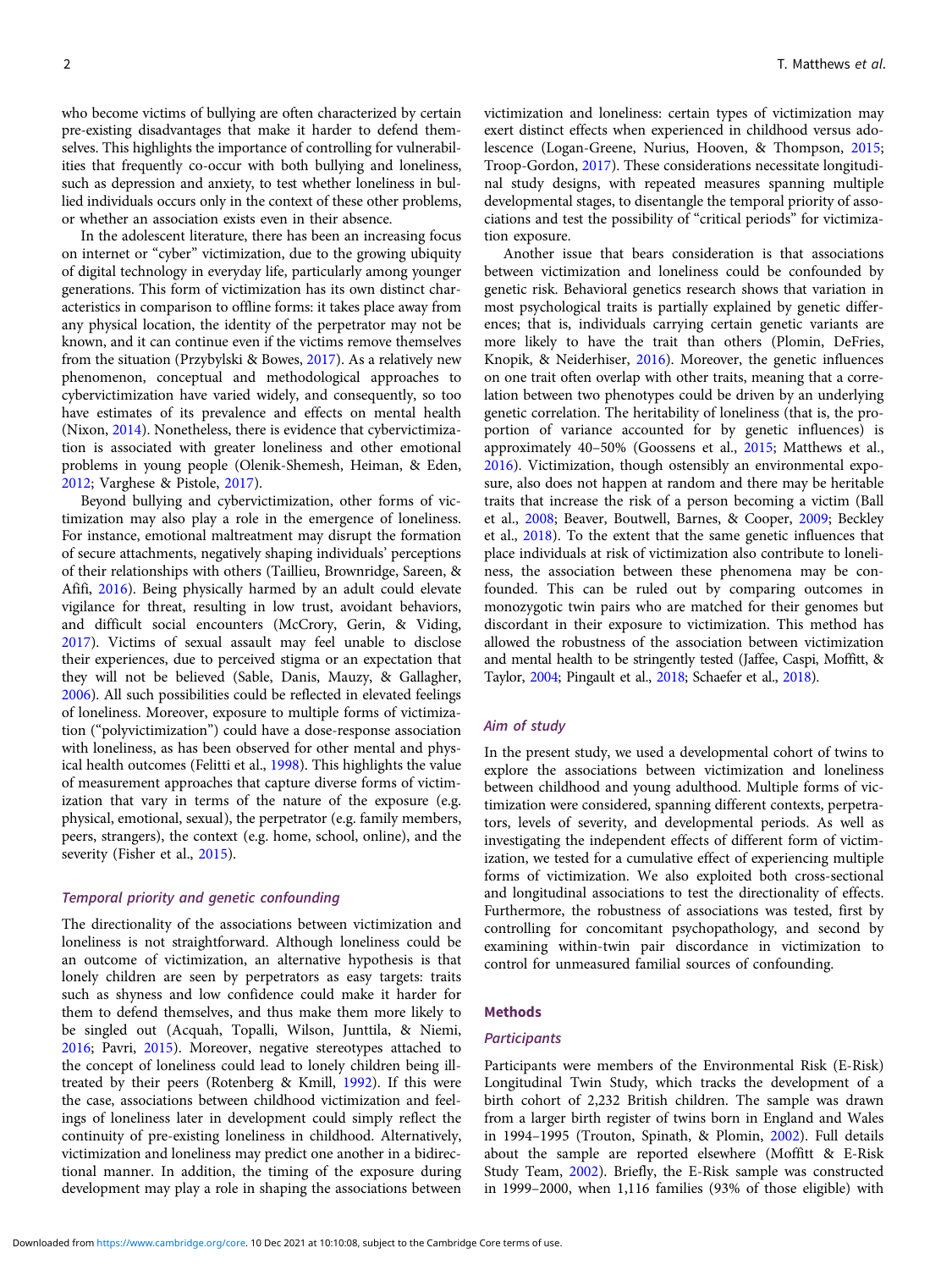<span id="page-2-0"></span>same-sex 5-year-old twins participated in home-visit assessments. This sample comprised 56% monozygotic (MZ) and 44% dizygotic (DZ) twin pairs; sex was evenly distributed within zygosity (49% male). In the study, 90% of participants were of White ethnicity.

Families were recruited to represent the UK population with newborns in the 1990s, to ensure adequate numbers of children in disadvantaged homes and to avoid an excess of twins born to well-educated women using assisted reproduction. The study sample represents the full range of socioeconomic conditions in Great Britain, as reflected in the families' distribution on a neighborhood-level socioeconomic index (ACORN [A Classification of Residential Neighbourhoods], developed by CACI Inc. for commercial use) (Odgers, Caspi, Bates, Sampson, & Moffitt, [2012;](#page-9-0) Odgers et al., [2012\)](#page-9-0). Specifically, E-Risk families' ACORN distribution matches that of households nation-wide: 25.6% of E-Risk families live in "wealthy achiever" neighborhoods compared to 25.3% nationwide; 5.3% versus 11.6% live in "urban prosperity" neighborhoods; 29.6% versus 26.9% live in "comfortably off" neighborhoods; 13.4% versus 13.9% live in "moderate means" neighborhoods, and 26.1% versus 20.7% live in "hardpressed" neighborhoods. E-Risk underrepresents "urban prosperity" neighborhoods because such houses are likely to be childless.

Follow-up home visits were conducted when the children were aged 7 (98% participation), 10 (96%), 12 (96%), and at 18 years (93%). There were 2,066 children who participated in the E-Risk assessments at age 18, and the proportions of MZ (56%) and male same-sex (47%) twins were almost identical to those found in the original sample at age 5 years. The average age of the twins at the time of the assessment was 18.4 years (SD = .36); all interviews were conducted after their 18th birthday. There were no differences between those who did and did not take part at age 18 in terms of socioeconomic status (SES) assessed when the cohort was initially defined ( $\chi^2$  = .86, p = .65), age-5 IQ scores ( $t = .98$ ,  $p = .33$ ), or age-5 emotional or behavioral problems ( $t = .40$ ,  $p = .69$ , and  $t = .41$ ,  $p = .68$ , respectively).

Home visits at ages 5, 7, 10, and 12 years included assessments with participants as well as their mother (or primary caretaker). The home visit at age 18 included interviews only with the participants. The Joint South London and Maudsley and the Institute of Psychiatry Research Ethics Committee approved each phase of the study. Parents gave informed consent and twins gave assent between 5–12 years and then informed consent at age 18.

## **Measures**

## Victimization

Childhood victimization was assessed repeatedly when participants were 5, 7, 10, and 12 years old, including physical/sexual abuse, emotional abuse and neglect, physical neglect, and bullying by peers. Exposures were coded from 12-year dossiers for each child that comprised information from home-visit staff, mothers, children, family doctors, and child-protection interventions. Each exposure across childhood was coded for severity or frequency on a 3-point scale (Table 1).

Adolescent victimization was assessed at age 18, when participants were interviewed about experiences between ages 12 and 18 using the Juvenile Victimization Questionnaire (Finkelhor, Hamby, Turner, & Ormrod, [2011](#page-9-0)), adapted as a clinical interview. Age 12 is a salient age for our participants because it is when British children leave primary school and enter secondary school. The study assessed seven forms of victimization: maltreatment,

Table 1. Associations between childhood victimization and childhood loneliness (age 5–12 years)

|                               | N(96)       | Unstandardized regression<br>coefficient (95% CI) |
|-------------------------------|-------------|---------------------------------------------------|
| Physical/sexual abuse         |             |                                                   |
| Minor                         | 344 (15.41) | $.09$ ( $-.03, .20$ )                             |
| Severe                        | 128 (5.73)  | $.23$ $(.01, .47)$                                |
| Physical neglect              |             |                                                   |
| Minor                         | 158 (7.08)  | $.23$ $(.02, .43)$                                |
| Severe                        | 44 (1.97)   | $.08$ ( $-.23, .40$ )                             |
| Emotional abuse/neglect       |             |                                                   |
| Moderate                      | 195 (8.74)  | .24(.06,.42)                                      |
| Severe                        | 68 (3.05)   | .49 (.17, .80)                                    |
| <b>Bullying victimization</b> |             |                                                   |
| Occasional                    | 788 (35.59) | .24(.17,.31)                                      |
| Frequent                      | 197 (8.90)  | .83( .63, 1.03)                                   |

N = Number; CI = Confidence interval. All associations adjusted for sex and socioeconomic status. Associations shown in bold are significant using the Benjamini–Hochberg procedure with a false discovery rate of .05.

neglect, sexual victimization, family violence, peer/sibling victimization, cybervictimization, and crime victimization. Like childhood victimization, exposure to each form of victimization was coded for severity on a 3-point scale ([Table 2\)](#page-3-0).

Polyvictimization refers to the experience of multiple victimizations of different types, and it is a more powerful predictor of adverse outcomes than any particular exposure (Finkelhor, Ormrod, & Turner, [2007\)](#page-9-0). A 3-level measure of polyvictimization was derived for both childhood and adolescence, based on the number of different forms of severe victimization present: none (0), one (1), and two or more (2).

Detailed descriptions of the victimization assessments have been published previously (Danese et al., [2017](#page-9-0); Fisher et al., [2015](#page-9-0)), and are provided in the Supplementary Materials.

#### Loneliness

A measure of loneliness in childhood was derived using three items from the Children's Depression Inventory (CDI; Kovacs, [1992](#page-9-0)), completed when participants were aged 12 years. Each item was presented as a set of three statements, and participants were instructed to select the statement that described them best: (a) "I do not feel alone," "I feel alone many times," or "I feel alone all the time"; (b) "I have plenty of friends," "I have some friends but I wish I had more," or "I do not have any friends"; and (c) "Nobody really loves me," "I am not sure if anybody loves me," "I am sure that somebody loves me." Although drawn from an instrument designed to assess depression, these particular items are very similar in content to items used in the Children's Loneliness Scale (CLS), which is considered the gold standard for assessing loneliness in children (Maes, Van den Noortgate, Vanhalst, Beyers, & Goossenss, [2017\)](#page-9-0). Items were coded 0 to 2 and summed to produce a scale from 0–6  $(M = .48; SD = .86, \alpha = .48).$ 

Loneliness in adulthood was assessed at age 18 years using four items from the UCLA Loneliness Scale, Version 3 (Russell, [1996](#page-10-0)): "How often do you feel that you lack companionship?" "How often do you feel left out?" "How often do you feel isolated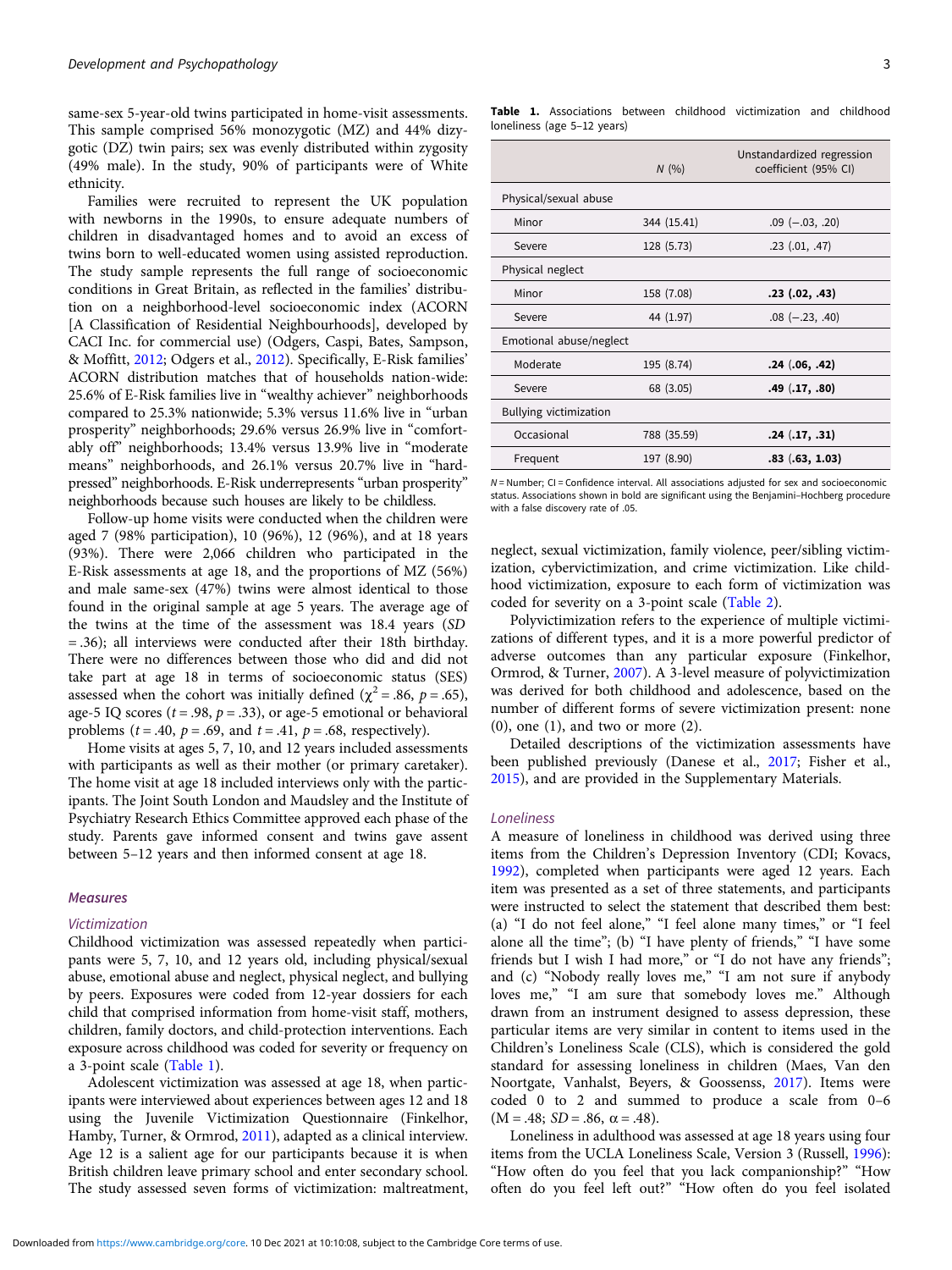|                      |             | Unstandardized regression coefficient (95% CI) |                                                                  |                                                                       |  |
|----------------------|-------------|------------------------------------------------|------------------------------------------------------------------|-----------------------------------------------------------------------|--|
|                      | N(%)        | Adjusted for sex and<br>socioeconomic status   | Adjusted additionally for childhood<br>loneliness (age 12 years) | Adjusted additionally for childhood<br>victimization (age 5-12 years) |  |
| Maltreatment         |             |                                                |                                                                  |                                                                       |  |
| Moderate             | 213 (10.32) | $1.49$ $(1.15, 1.84)$                          | $1.40$ $(1.07, 1.74)$                                            | 1.39(1.06, 1.72)                                                      |  |
| Severe               | 67 (3.25)   | 1.85 (1.30, 2.40)                              | $1.67$ $(1.10, 2.24)$                                            | $1.63$ $(1.04, 2.22)$                                                 |  |
| Neglect              |             |                                                |                                                                  |                                                                       |  |
| Moderate             | 80 (3.88)   | $1.12$ $(.62, 1.62)$                           | .88(.36, 1.41)                                                   | .84(.32, 1.37)                                                        |  |
| Severe               | 46 (2.23)   | 2.04(1.34, 2.74)                               | $1.61$ $(.91, 2.31)$                                             | $1.55$ $(.83, 2.26)$                                                  |  |
| Sexual victimization |             |                                                |                                                                  |                                                                       |  |
| Moderate             | 198 (9.62)  | $.66$ $(.35, .96)$                             | .55(.26, .84)                                                    | $.53$ $(.24, .83)$                                                    |  |
| Severe               | 53 (2.57)   | 2.41(1.78, 3.03)                               | 1.95(1.28, 2.63)                                                 | 1.90(1.22, 2.58)                                                      |  |
| Family victimization |             |                                                |                                                                  |                                                                       |  |
| Moderate             | 136 (6.60)  | $.40$ $(.05, .75)$                             | .47(.12,.81)                                                     | .45(.11,.79)                                                          |  |
| Severe               | 250 (12.12) | $.65$ $(.37, .92)$                             | .55(.28, .83)                                                    | .51(.24,.79)                                                          |  |
| Peer victimization   |             |                                                |                                                                  |                                                                       |  |
| Moderate             | 870 (42.13) | $.62$ $(.45, .80)$                             | .58(.41, .75)                                                    | .57(.40,.75)                                                          |  |
| Severe               | 323 (15.64) | 1.34(1.07, 1.62)                               | $1.22$ $(.95, 1.49)$                                             | $1.20$ $(.93, 1.47)$                                                  |  |
| Crime victimization  |             |                                                |                                                                  |                                                                       |  |
| Moderate             | 670 (32.43) | $.62$ $(.43, .82)$                             | .56(.37, 0.75)                                                   | .55(.36, .74)                                                         |  |
| Severe               | 398 (19.26) | $.99$ $(.72, 1.25)$                            | .89(.63, 1.14)                                                   | .86(.60, 1.12)                                                        |  |
| Cybervictimization   |             |                                                |                                                                  |                                                                       |  |
| Moderate             | 286 (13.86) | $1.15$ $(.86, 1.44)$                           | $1.08$ $(.80, 1.37)$                                             | $1.07$ $(.79, 1.35)$                                                  |  |
| Severe               | 133 (6.45)  | $1.01$ $(.62, 1.39)$                           | .89(.51, 1.27)                                                   | .86(.49, 1.24)                                                        |  |

<span id="page-3-0"></span>Table 2. Associations between adolescent victimization (age 12-18 years) and young adult loneliness (age 18 years)

N = Number; CI = Confidence interval. All analyses are adjusted for sex and socioeconomic status. Associations shown in bold are significant using the Benjamini-Hochberg procedure with a false discovery rate of .05.

from others?" and "How often do you feel alone?" A very similar short form of the UCLA scale has previously been developed for use in large-scale surveys, and correlates strongly with the full 20-item version (Hughes, Waite, Hawkley, & Cacioppo, [2004\)](#page-9-0). The scale was administered as part of a computer-based selfcomplete questionnaire. The items were rated 0 ("hardly ever"), (1) ("some of the time"), or (2) ("often"). Items were summed to produce a total loneliness score from  $0-8$  ( $M = 1.57$ ,  $SD = 1.94$ ,  $\alpha$  = .83). The correlation between loneliness measured at age 12 and at age 18 was  $r = .25$ .

#### Covariates

Because the items used in the age-12 loneliness measure originated from a scale used to measure depression, and because loneliness and depression are highly correlated in general (Matthews et al., [2016\)](#page-9-0), the remaining items of the CDI were summed to produce a depressive symptom scale, which was entered as a covariate with childhood loneliness to account for the shared variance between them. Symptoms of anxiety at age 12 were assessed using the Multidimensional Anxiety Scale for Children (March, [1997\)](#page-9-0). At age 18, symptoms of depression and anxiety were assessed via a structured clinical interview based on Diagnostic and Statistical Manual of Mental Disorders, fourth edition (DSM-IV) criteria (American Psychiatric Association, [1994\)](#page-8-0). All

analyses were adjusted for sex and for family socioeconomic status, measured via a standardized composite of income, education, and occupation.

#### Data analysis

All analyses were conducted in Stata Version 15 (StataCorp, [2017](#page-10-0)). First, in order to ascertain whether the number of victimization exposures was associated with loneliness in a dose–response manner, we tested associations between polyvictimization and loneliness. These associations were examined in childhood (age 5–12 victimization and age-12 loneliness), in adolescence (age 12–18 victimization and age-18 loneliness), and from childhood to young adulthood (age 5–12 victimization and age-18 loneliness). We also tested for a graded association between re-victimization (exposure in both childhood and adolescence) and loneliness in young adulthood.

Second, we tested childhood associations between individual forms of victimization across ages 5 to 12 and loneliness at age 12. Due to the high co-occurrence between loneliness and depression and anxiety (Matthews et al., [2019\)](#page-9-0), we further controlled for childhood symptoms of these mental health problems. Third, to test whether discordance in victimization within twin pairs was associated with differences in loneliness, we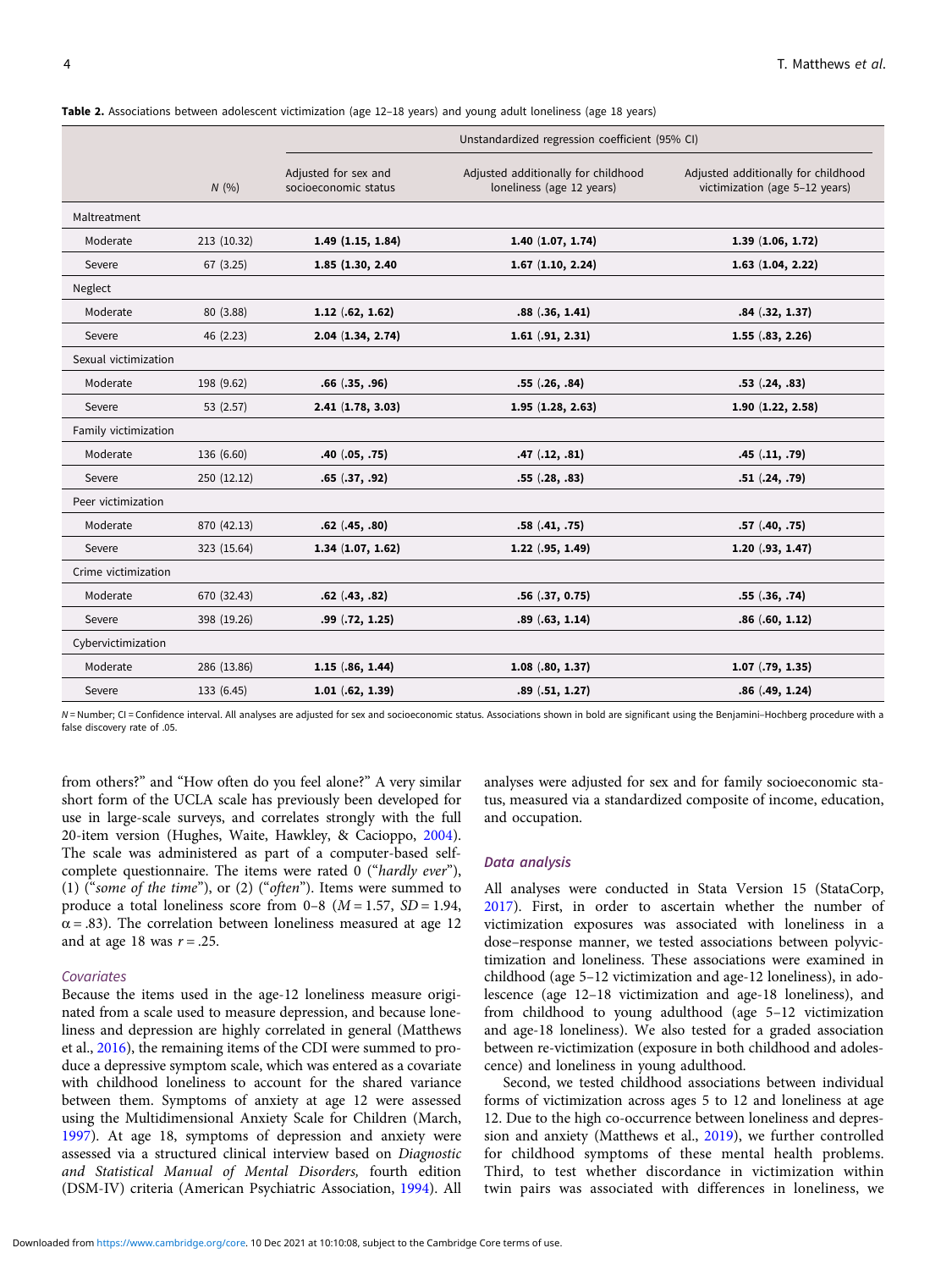applied fixed-effects models to the data, thus controlling for familial confounds. We then repeated this analysis using MZ twin pairs only, thereby controlling completely for genetic variation between twins in a pair.

Third, we tested associations between adolescent victimization across ages 12–18 and loneliness at age 18. To investigate whether these associations were explained by pre-existing loneliness, we first tested whether childhood loneliness was associated with greater risk of adolescent victimization, and then included childhood loneliness as a covariate in the associations between adolescent victimization and young adult loneliness. Next, to determine whether these associations were explained by the continuity of victimization originating earlier in life, we tested a further model additionally controlling for prior exposure to any severe victimization in childhood. Further, we conducted sensitivity analyses, in which age-18 depression and anxiety were controlled for. We then applied fixed-effects models to the data, first in the whole sample and then in MZ twins only, to test whether the significant associations were independent of shared environmental and genetic confounds.

Fourth, we tested longitudinal associations between childhood victimization and age-18 loneliness. In order to test whether victimization predicted increases in loneliness over time, we then added age-12 loneliness as a covariate after the initial bivariate associations were estimated. Next, to test whether childhood victimization continued to predict loneliness regardless of whether victimization was still ongoing, we controlled for exposure to any victimization during adolescence. Significant associations were further subjected to controls for age-18 depression and anxiety. We also used fixed-effects models to control for the effects of unmeasured familial confounds.

Participants in this study were pairs of same-sex twins, and therefore each family contained data for two individuals, resulting in non-independent observations. To correct for this, we used tests based on the Huber–White or sandwich variance (Williams, [2000\)](#page-10-0), which adjusts the estimated standard errors to account for the dependence in the data.

## Post hoc analyses

We conducted two additional sets of analyses to address questions arising from the main results. First, we entered childhood social isolation between ages 5–12 as a covariate with childhood bullying, to test whether the association between bullying and loneliness was explained by victimized children being isolated by their peers. The childhood social isolation scale was based on mothers' and teachers' reports of children's peer rejection and social withdrawal, using items drawn from the Children's Behaviour Checklist and Teacher Report Form (Achenbach, [1991a,](#page-8-0) [1991b\)](#page-8-0). Full details of the measure are published else-where (Matthews et al., [2015\)](#page-9-0). This analysis was initially conducted with loneliness at age 12 as the dependent variable, and this was then repeated for loneliness at age 18. Second, we entered problematic technology use at age 18 as a covariate with adolescent cybervictimization, to test whether the association between this form of victimization and age-18 loneliness was explained by excessive time spent online. Problematic technology use was measured using an adapted version of the Compulsive Internet Use Scale (Meerkerk, Van Den Eijnden, Vermulst, & Garretsen, [2009](#page-9-0)).

A breakdown of the research questions and variables used in each analysis is provided in Supplementary Table S1.

#### Results

## Cumulative and enduring effects of polyvictimization

Individuals who were exposed to one form of severe victimization were lonelier on average than those not exposed, and individuals exposed to multiple forms of severe victimization were more lonely compared to those exposed to just one form, or none at all [\(Figure 1\)](#page-5-0). This pattern was observed in childhood ( $B = .54$ ; 95% CI = .31, .77), in adolescence (B = 1.25; 95% CI = .98, 1.53), and from childhood to adolescence  $(B=.73, 95\% \text{ CI}=.31, 1.15)$ . Furthermore, individuals who were exposed to severe victimization in both childhood and adolescence were lonelier at age 18 years than individuals who were victimized in just one of these time periods, or never  $(B = 1.14; 95\% \text{ CI} = .83, 1.45)$ .

#### Associations between victimization and loneliness in childhood

In bivariate regression models, multiple forms of victimization between 5–12 years were associated with loneliness at age 12 [\(Table 1](#page-2-0)). However, when concurrent depression and anxiety at age 12 years were controlled for, only bullying remained independently associated with loneliness (occasional bullying:  $B = .11$ ; 95% CI = .05, .17; frequent bullying: B = .24; 95% CI = .09, .39). When social isolation between 5–12 years was controlled for in a post hoc analysis, childhood bullying remained associated with loneliness at age 12 (occasional:  $B = .18$ , 95% CI = .11, .26; frequent  $B = .67$ ; 95% CI = .46, .87).

A fixed effects model using the whole sample (MZ and DZ twins together) revealed that bullying victimization was associated with within-family differences in loneliness, indicating an association independent of shared environmental influences (occasional bullying:  $B = .25$ ; 95% CI = .12, .38; frequent bullying:  $B = .76$ ; 95%  $CI = .47, 1.05$ ). When the sample was restricted to MZ twins only, thereby holding genetic influences constant also, the association remained significant (occasional:  $B = .19$ ; 95% CI = .01, .37; frequent:  $B = .71$ ; 95% CI = .30, 1.12). Thus, among geneticallyidentical twin pairs discordant for bullying victimization, the twins who were bullied were lonelier on average than their nonbullied co-twins. Within-family analyses could not be conducted for physical neglect or emotional abuse/neglect due to low discordance for these exposures among MZ twins (Supplementary Table S2).

## Associations between adolescent victimization and loneliness in young adulthood

All forms of adolescent victimization were associated with greater feelings of loneliness at age 18 years [\(Table 2](#page-3-0)). The strongest associations were for severe maltreatment, sexual victimization, and neglect. Adolescent victimization was also predicted by childhood loneliness [\(Table 3](#page-5-0)). Nonetheless, all associations between adolescent victimization and age-18 loneliness remained significant after controlling for childhood loneliness, and for prior victimization in childhood ([Table 2](#page-3-0)). These associations were also robust to controls for the concurrent presence of any other form of severe victimization, and for depression and anxiety symptoms, with the exception of family victimization and moderate sexual victimization which became nonsignificant ([Table 4](#page-6-0)).

In the whole sample, the within-family fixed effect was significant for all forms of victimization, indicating that victimization was associated with differences in loneliness independently of shared environmental influences [\(Table 4\)](#page-6-0). However, when the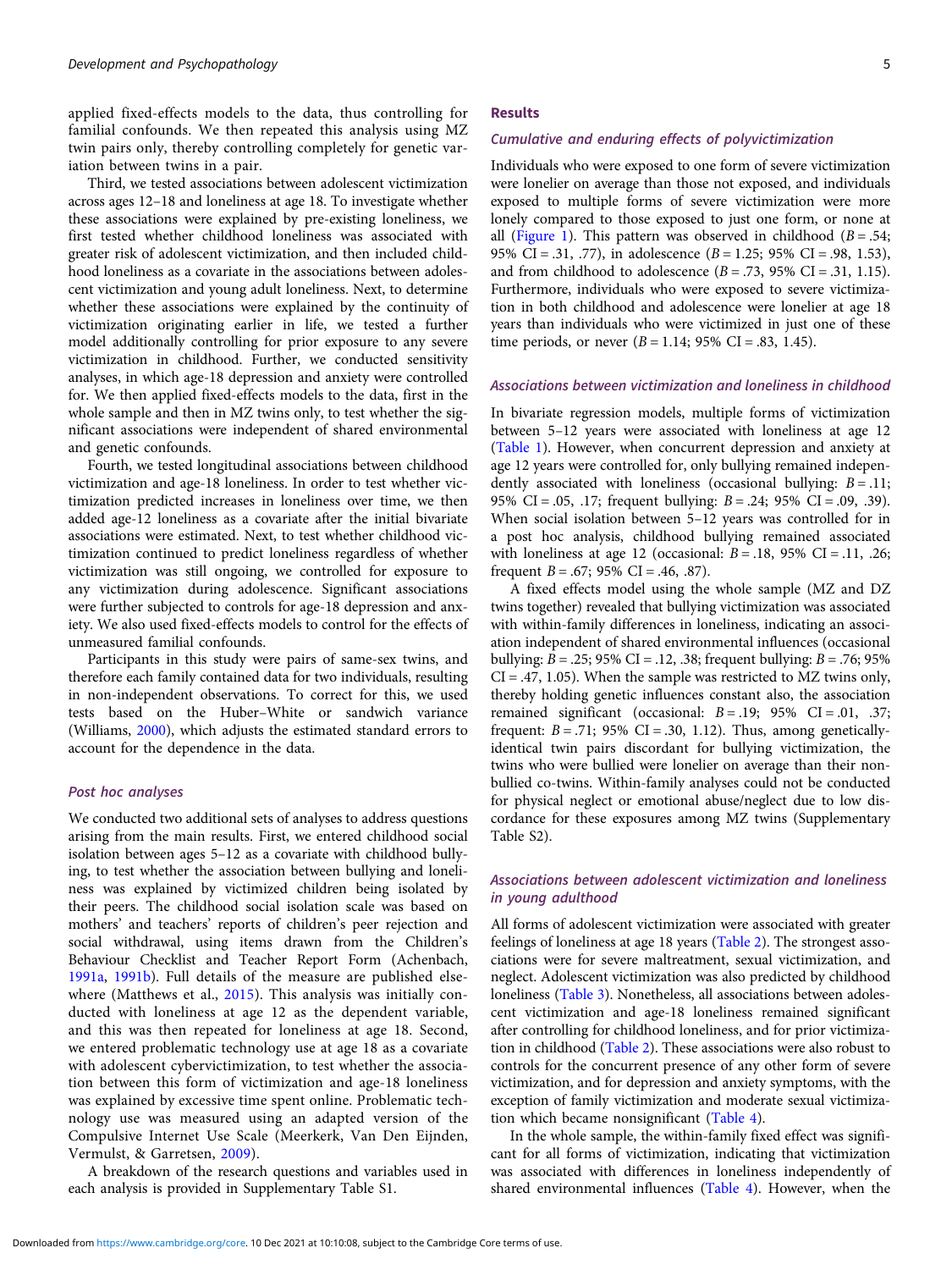<span id="page-5-0"></span>



Childhood polyvictimisation and age-18 loneliness



Figure 1. Mean (z scored) levels of loneliness according to the number of forms of victimization experienced.  $^{\star}p < .05$  \*\*\* $p < .001$ 

sample was restricted to MZ twins, only maltreatment, neglect and cybervictimization remained significantly associated with loneliness. This indicates that associations between the other forms of adolescent victimization and loneliness are largely explained by familial influences, both genetic and environmental.

As a post hoc analysis, the association between cybervictimization and loneliness was tested while controlling for problematic technology use, to test whether the association was explained by excessive time spent online. The inclusion of this covariate did not substantively attenuate the association (moderate:  $B = .93$ ; 95% CI = .65, 1.21; severe: B = .85; 95% CI = .46, 1.23).

## Longitudinal associations between childhood victimization and age-18 loneliness

Of the four forms of childhood victimization examined, severe physical/sexual abuse and occasional and frequent bullying up to age 12 years predicted feelings of loneliness at age 18 ([Table 5](#page-6-0)). The strongest effect was for frequent bullying victimization. These associations were not explained by pre-existing

|  | <b>Table 3.</b> Associations between childhood loneliness (age 12 years) and |  |  |  |  |
|--|------------------------------------------------------------------------------|--|--|--|--|
|  | adolescent victimization (age 12-18 years)                                   |  |  |  |  |

|                      |             | RR (95% CI)                                        |                                                                             |  |  |
|----------------------|-------------|----------------------------------------------------|-----------------------------------------------------------------------------|--|--|
|                      | N(%)        | Adjusted for sex<br>and<br>socioeconomic<br>status | Adjusted<br>additionally for<br>childhood<br>victimization<br>(age $5-12$ ) |  |  |
| Maltreatment         |             |                                                    |                                                                             |  |  |
| Moderate             | 213 (10.32) | $1.42$ $(1.21, 1.65)$                              | 1.35(1.15, 1.58)                                                            |  |  |
| Severe               | 67(3.25)    | $1.62$ $(1.31, 2.01)$                              | 1.39(1.12, 1.72)                                                            |  |  |
| Neglect              |             |                                                    |                                                                             |  |  |
| Moderate             | 80 (3.88)   | 1.59(1.29, 1.97)                                   | $1.46$ $(1.17, 1.83)$                                                       |  |  |
| Severe               | 46 (2.23)   | 1.98(1.58, 2.49)                                   | $1.76$ $(1.38, 2.23)$                                                       |  |  |
| Sexual victimization |             |                                                    |                                                                             |  |  |
| Moderate             | 198 (9.62)  | 1.36(1.18, 1.57)                                   | 1.31(1.13, 1.52)                                                            |  |  |
| Severe               | 53 (2.57)   | 2.05(1.63, 2.57)                                   | 1.81(1.43, 2.30)                                                            |  |  |
| Family victimization |             |                                                    |                                                                             |  |  |
| Moderate             | 136 (6.60)  | $.92$ $(.73, 1.15)$                                | $.88$ $(.70, 1.11)$                                                         |  |  |
| Severe               | 250 (12.12) | 1.26(1.11, 1.44)                                   | 1.17(1.02, 1.34)                                                            |  |  |
| Peer victimization   |             |                                                    |                                                                             |  |  |
| Moderate             | 870 (42.13) | 1.23(1.09, 1.38)                                   | 1.19(1.06, 1.35)                                                            |  |  |
| Severe               | 323 (15.64) | 1.54(1.32, 1.79)                                   | 1.44(1.24, 1.68)                                                            |  |  |
| Crime victimization  |             |                                                    |                                                                             |  |  |
| Moderate             | 670 (32.43) | 1.18(1.04, 1.34)                                   | $1.14$ $(1.00, 1.30)$                                                       |  |  |
| Severe               | 398 (19.26) | 1.36(1.18, 1.56)                                   | 1.26(1.09, 1.46)                                                            |  |  |
| Cybervictimization   |             |                                                    |                                                                             |  |  |
| Moderate             | 286 (13.86) | 1.37(1.21, 1.55)                                   | 1.32(1.16, 1.50)                                                            |  |  |
| Severe               | 133 (6.45)  | 1.39(1.14, 1.69)                                   | 1.31(1.08, 1.59)                                                            |  |  |

 $N =$  Number; CI = Confidence interval. RR = Relative risk ratio. All associations adjusted for sex and socioeconomic status. Associations shown in bold are significant using the Benjamini–Hochberg procedure with a false discovery rate of .05.

loneliness in childhood. After controlling for ongoing victimization during adolescence, only bullying remained significantly associated with loneliness. This association was robust to controls for depression and anxiety at age 18 (occasional bullying:  $B = .28$ ; 95% CI = .11, .46; frequent bullying: B = .82; 95% CI = .49, 1.14), and for childhood social isolation (occasional:  $B = .41, 95\%$ CI = .21, .60; frequent:  $B = .90$ ; 95% CI = .50, 1.31).

In fixed effect models, frequent childhood bullying victimization predicted within-twin pair differences in age-18 loneliness in the whole sample ( $B = .56$ ; 95% CI = .02, 1.10), indicating an association independent of family-wide environmental influences. However, this effect became nonsignificant when the sample was restricted to MZ twins ( $B = -.36$ ; 95% CI = -1.05, .33), indicating genetic mediation of the remaining association between childhood bullying victimization and age-18 loneliness.

## **Discussion**

This study builds on the existing literature by using a longitudinal twin study design to advance hypotheses about the developmental associations between victimization and loneliness in young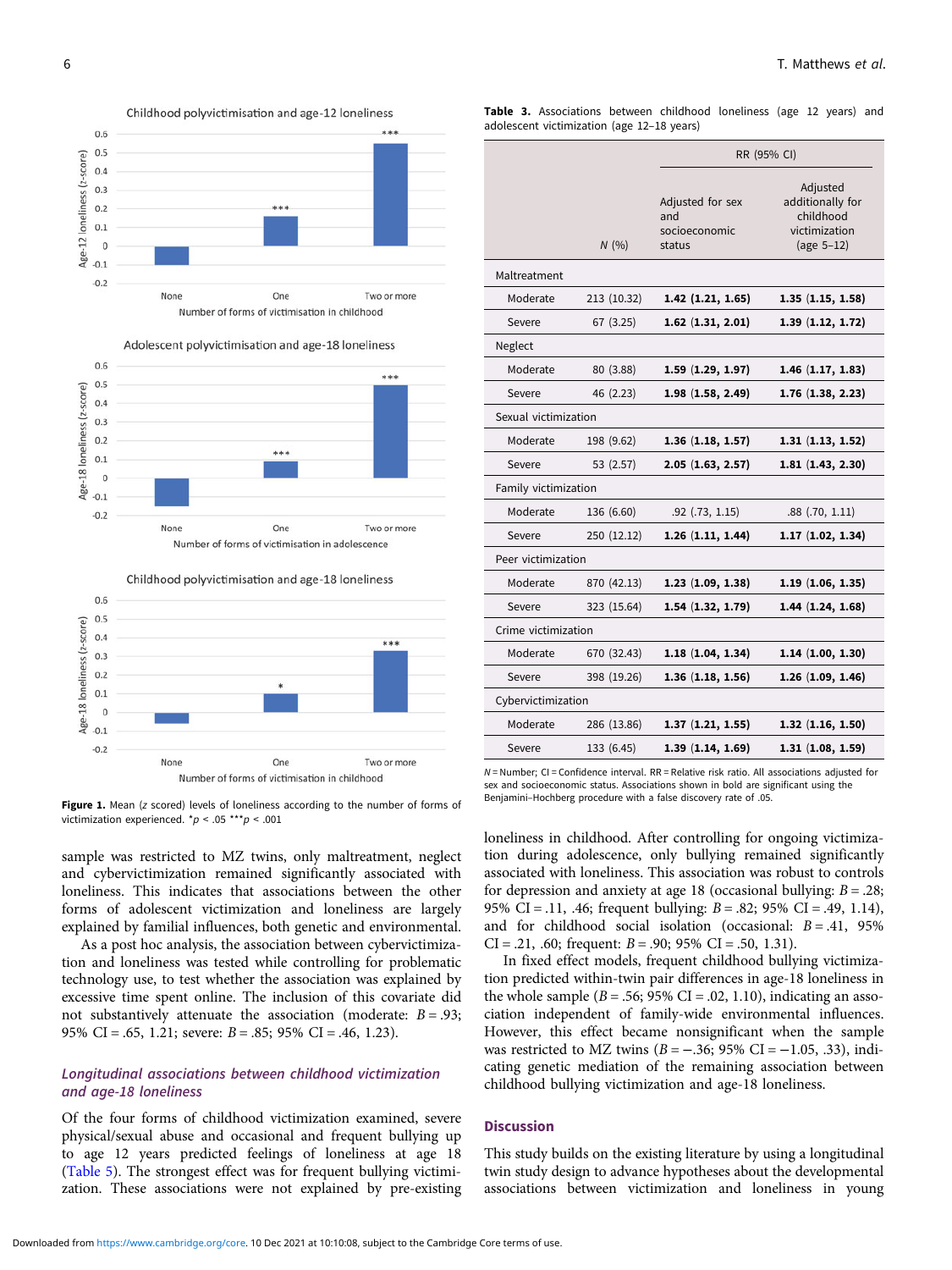|                      | Association with loneliness $B$ (95% CI)                       | Within-family fixed effect $B$ (95% CI)               |                                   |                        |
|----------------------|----------------------------------------------------------------|-------------------------------------------------------|-----------------------------------|------------------------|
|                      | Adjusted for other forms of<br>victimization (age 12-18 years) | Adjusted for depression and<br>anxiety (age 18 years) | Whole sample (MZ and<br>DZ twins) | MZ twins only          |
| Maltreatment         |                                                                |                                                       |                                   |                        |
| Moderate             | $1.18$ $(.82, 1.53)$                                           | .92(.63, 1.21)                                        | .99(.61, 1.36)                    | $1.07$ $(.55, 1.59)$   |
| Severe               | $1.21$ $(.65, 1.76)$                                           | .91(.43, 1.39)                                        | $1.22$ $(.38, 2.06)$              | $.73$ ( $-.27, 1.74$ ) |
| Neglect              |                                                                |                                                       |                                   |                        |
| Moderate             | .66(.14, 1.17)                                                 | .49 (.03, .94)                                        | $.47$ (-.14, 1.09)                | $.14 (-.66, .93)$      |
| Severe               | $1.23$ $(.55, 1.91)$                                           | $.83$ $(.22, 1.44)$                                   | $1.37$ $(.37, 2.37)$              | $1.47$ $(.20, 2.74)$   |
| Sexual victimization |                                                                |                                                       |                                   |                        |
| Moderate             | $.29$ ( $-.02, .59$ )                                          | $-.06 (-.34, .23)$                                    | $.06$ ( $-.31, .43$ )             | $.08$ ( $-.42, .58$ )  |
| Severe               | $1.66$ $(1.02, 2.31)$                                          | $1.41$ $(.90, 1.91)$                                  | .99(.20, 1.79)                    | $.98$ ( $-.01, 1.97$ ) |
| Family victimization |                                                                |                                                       |                                   |                        |
| Moderate             | $.25$ (-.09, .59)                                              | $.10$ (-.22, .42)                                     | $.30 (-.22, .82)$                 | $.29$ (-.39, .97)      |
| Severe               | $.22$ ( $-.06, .50$ )                                          | $.05$ (-.20, .30)                                     | $.43$ $(.04, .82)$                | $-.01 (-.56, .53)$     |
| Peer victimization   |                                                                |                                                       |                                   |                        |
| Moderate             | $.48$ $(.30, .65)$                                             | .28(.11, .44)                                         | .35(.13,.58)                      | $.21 (-.07, .49)$      |
| Severe               | $.99$ $(.70, 1.27)$                                            | .61(.35,.87)                                          | .58(.20, .95)                     | $.42$ ( $-.03, .86$ )  |
| Crime victimization  |                                                                |                                                       |                                   |                        |
| Moderate             | $.44$ $(.25, .63)$                                             | .33(.15,.51)                                          | .30(.04,.55)                      | $.23$ (-.12, .57)      |
| Severe               | .47(.21,.73)                                                   | .31(.06, .55)                                         | .60(.23, .96)                     | $.34 (-.11, .79)$      |
| Cybervictimization   |                                                                |                                                       |                                   |                        |
| Moderate             | .84(.55, 1.12)                                                 | .54(.27,.81)                                          | $.72$ $(.36, 1.08)$               | .95(.50, 1.40)         |
| Severe               | .50(.12, .88)                                                  | $.32$ ( $-.02, .66$ )                                 | .77(.29, 1.25)                    | .57(.03, 1.11)         |

<span id="page-6-0"></span>

| Table 4. Associations between adolescent victimization (age 12-18 years) and young adult loneliness (age 18 years), adjusting for confounds |  |  |  |  |  |
|---------------------------------------------------------------------------------------------------------------------------------------------|--|--|--|--|--|
|---------------------------------------------------------------------------------------------------------------------------------------------|--|--|--|--|--|

B = Unstandardized regression coefficient; CI = Confidence interval; MZ = monozygotic; DZ = dizygotic. All analyses are adjusted for sex and socioeconomic status. Associations shown in bold are significant using the Benjamini–Hochberg procedure with a false discovery rate of .05.

Table 5. Associations between childhood victimization (age 5–12 years) and young adult loneliness (age 18 years)

|                         | Association with loneliness B (95% CI)       |                                                   |                                                       |  |  |
|-------------------------|----------------------------------------------|---------------------------------------------------|-------------------------------------------------------|--|--|
|                         | Adjusted for sex and socioeconomic<br>status | Adjusted additionally for childhood<br>loneliness | Adjusted additionally for adolescent<br>victimization |  |  |
| Physical/sexual abuse   |                                              |                                                   |                                                       |  |  |
| Minor                   | $.08$ ( $-.17, .33$ )                        | $.06$ ( $-.19, .30$ )                             | $-.06 (-.31, .18)$                                    |  |  |
| Severe                  | $.60$ $(.14, 1.06)$                          | $.50$ $(.07, .92)$                                | $.22$ (-.19, .62)                                     |  |  |
| Physical neglect        |                                              |                                                   |                                                       |  |  |
| Minor                   | $.21 (-.19, .61)$                            | $.10$ (-.29, .48)                                 | $.05$ $(-.31, .41)$                                   |  |  |
| Severe                  | $.47$ (-.29, 1.23)                           | $.41 (-.37, 1.19)$                                | $.16(-.61, .94)$                                      |  |  |
| Emotional abuse/neglect |                                              |                                                   |                                                       |  |  |
| Moderate                | $.03$ ( $-.33, .38$ )                        | $-.08 (-.43, .27)$                                | $-.15 (-.49, .19)$                                    |  |  |
| Severe                  | $.42$ (-.21, 1.05)                           | $.18(-.42, .78)$                                  | $-.12$ ( $-.66, .43$ )                                |  |  |
| Bullying victimization  |                                              |                                                   |                                                       |  |  |
| Occasional              | .47(.29,.66)                                 | .36(.18, .55)                                     | $.27$ $(.09, .45)$                                    |  |  |
| Frequent                | $1.13$ $(.75, 1.51)$                         | $.73$ $(.36, 1.10)$                               | $.51$ $(.15, .88)$                                    |  |  |

B = Unstandardized regression coefficient; N = Number; CI = Confidence interval. All analyses are adjusted for sex and socioeconomic status. Associations shown in bold are significant using the Benjamini–Hochberg procedure with a false discovery rate of .05.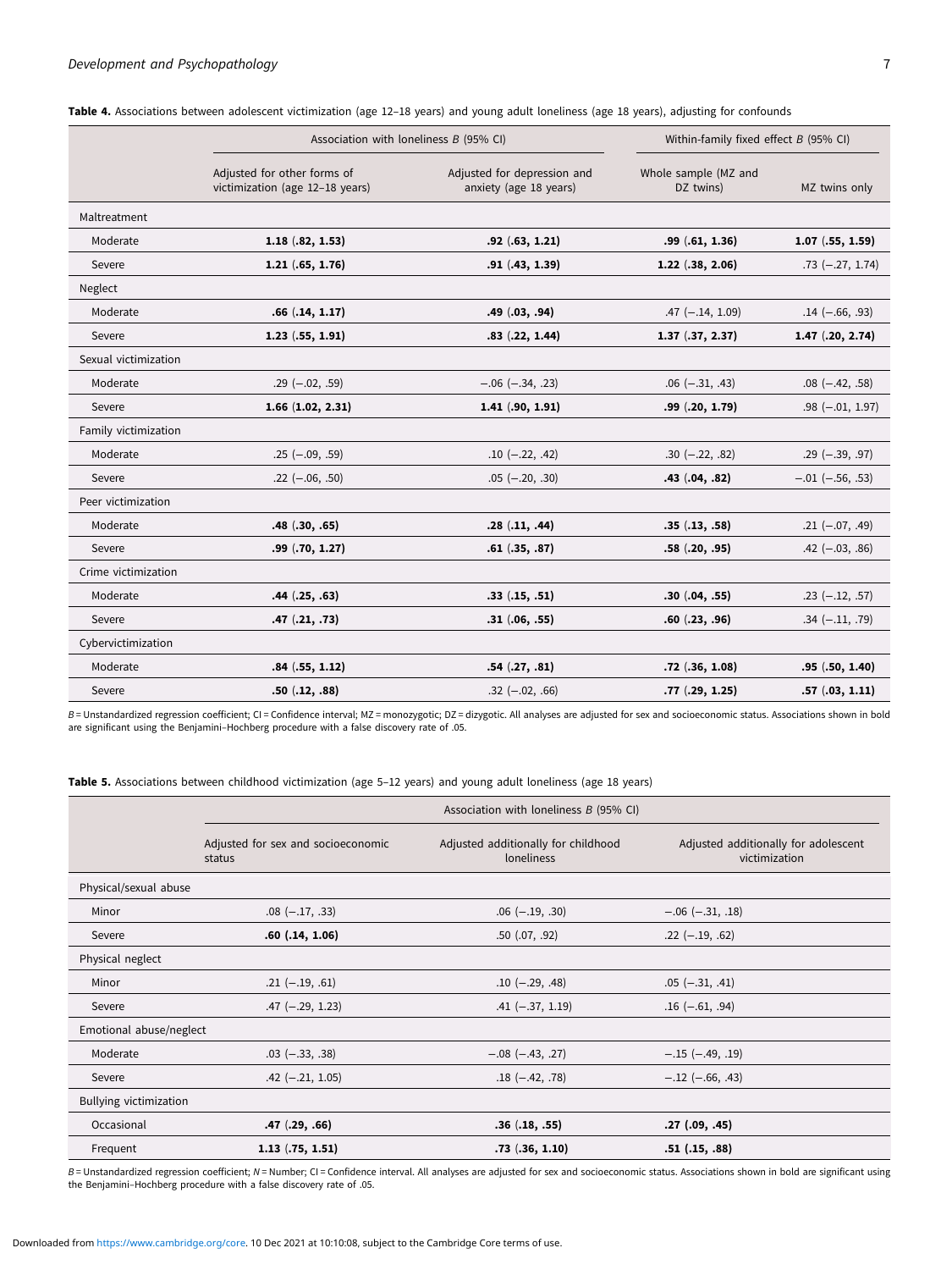people. Diverse forms of victimization in childhood and adolescence were shown to co-occur with elevated feelings of loneliness, and the graded effects observed for polyvictimization suggest a cumulative association, with higher levels of loneliness being reported in the presence of multiple forms of victimization. Moreover, lonely children were at increased risk of experiencing new instances of victimization during adolescence, over and above prior victimization exposures. However, to the extent that victimized children and adolescents felt lonely as adults, this was partly explained by the presence of co-occurring mental health problems, and by genetic influences that simultaneously contribute to risk for victimization and for loneliness.

Of the four forms of childhood victimization investigated in this study, bullying was the most common, and emerged as the strongest correlate of loneliness at age 12. It was the only form of victimization to be associated with loneliness irrespective of concurrent psychopathology, and was also independent of familial confounding. In late childhood and early adolescence, feelings of loneliness are related strongly to an unfulfilled need to be accepted by peers (Qualter et al., [2015\)](#page-10-0). Bullying by peers constitutes a clear frustration of this need. Indeed, social exclusion is itself a common relational bullying tactic (Wolke, Woods, Bloomfield, & Karstadt, [2000\)](#page-10-0). This may partly explain why bullying was more strongly associated with loneliness compared to other forms of victimization. However, social isolation did not fully explain this association, suggesting that bullying could have implications for loneliness over and above relegating children to the periphery of the peer group.

Loneliness is generally conceptualized as arising from a perceived incongruence between an individual's desired and actual social relationships (Peplau & Perlman, [1982\)](#page-9-0). For bullied children in school or other group settings, being acutely aware of the disparity between their own troubled peer relationships and the relatively positive and normative relationships enjoyed by their contemporaries in the same environment could elicit an acute sense of injustice and a perception of oneself as an outsider. Feeling that one has no one to turn to for support could further compound feelings of isolation and helplessness, as victims often believe that reporting the bullying (for example, to a teacher) is not a viable option (Berguno, Leroux, McAinsh, & Shaikh, [2004](#page-9-0)). Other potential mechanisms through which bullying could increase vulnerability to loneliness include diminished self-esteem, social anxiety, and elevated sensitivity to social rejection (Iffland, Sansen, Catani, & Neuner, [2014;](#page-9-0) Pavri, [2015](#page-9-0); Zimmer-Gembeck, Trevaskis, Nesdale, & Downey, [2014\)](#page-10-0).

Bullying was also the only form of childhood victimization that foreshadowed greater feelings of loneliness in adulthood, even when victimization was no longer ongoing. However, the within-family analyses did not support a causal pathway from childhood bullying to adult loneliness, instead pointing to common familial influences underlying the two, including genetic differences. Thus, although bullying is associated with loneliness in childhood via environmental pathways, the more long-term association between childhood bullying and young adult loneliness is largely mediated by genetic mechanisms. This finding mirrors other research on discordant twins, showing that while bullying predicts mental health problems longitudinally, the environmental component of this association, though present at baseline, diminishes over time, with genetic influences largely explaining outcomes after 5 years (Singham et al., [2016\)](#page-10-0). One possibility is that children initially feel lonely as a result of being bullied and

genetic influences shape the recovery trajectory, whereby only those children with a genetic vulnerability continue to feel lonely over time.

Children exposed to physical abuse and emotional abuse/ neglect were lonelier at age 12 only if they also exhibited symptoms of depression and anxiety. As loneliness frequently co-occurs with these mental health problems, this constitutes a subgroup of substantial size. Nonetheless, it indicates that children exposed to this form of victimization do not report loneliness in the absence of emotional problems. Previous research in this cohort has also shown that neither parental antisocial behavior nor witnessing domestic violence in early childhood were associated with feelings of loneliness in adulthood (Matthews et al., [2019](#page-9-0)). Thus, certain experiences in the childhood home environment which have powerful implications for emotional and behavioral development appear to be less applicable to this particular outcome. Instead, victimization within the family home seems to be more relevant for loneliness if experienced later in development: maltreatment and neglect during adolescence emerged as significant correlates of young adult loneliness, independently of covariates, whereas physical abuse during childhood only predicted loneliness if victimization was ongoing during adolescence. Childhood maltreatment may nonetheless interact with loneliness to affect other outcomes: for example, previous findings in this cohort show that the association between loneliness and sleep impairments is exacerbated among individuals with a history of physical maltreatment (Matthews et al., [2017](#page-9-0)).

Cybervictimization co-occurs with offline victimization more often than not, with the latter accounting for a larger proportion of variance in mental health problems such as depression and anxiety (Przybylski & Bowes, [2017\)](#page-10-0). Despite this, both peer and cybervictimization in adolescence were independently associated with young adult loneliness. However, of the two, only cybervictimization survived controls for familial confounds. It is unclear what distinct features of cybervictimization may differentiate it from "traditional" peer victimization in this way. It was hypothesized that cybervictimization could be a proxy for compulsive or problematic internet use, which has been shown to be associated with loneliness (Matthews et al., [2019;](#page-9-0) Nowland, Necka, & Cacioppo, [2018](#page-9-0)) and could increase the probability of encountering hostile communications online. However, problematic technology use did not explain the association in this sample, indicating that the experience of this type of victimization merits further exploration. Meanwhile, the finding that an environmental effect for peer victimization was only detected in childhood and not in adolescence suggests again that the effects of victimization on loneliness may vary according to the developmental stage in which it is experienced.

That some of the significant associations between victimization and loneliness were explained by genetic mechanisms raises the question of which heritable traits could underlie these associations. Depression and anxiety, which were included as covariates in this study as they are known correlates of both victimization and loneliness, may partly account for the heritable component of these phenotypes (Arseneault, Bowes, & Shakoor, [2010](#page-8-0); Matthews et al., [2016](#page-9-0)). However, most associations survived controls for these confounds. Attachment styles or social cognitive skills may be plausible candidates that merit investigation. Furthermore, analysis of genome-wide data and polygenic risk scores may offer promise in future research of disentangling the genetic overlap between victimization and loneliness.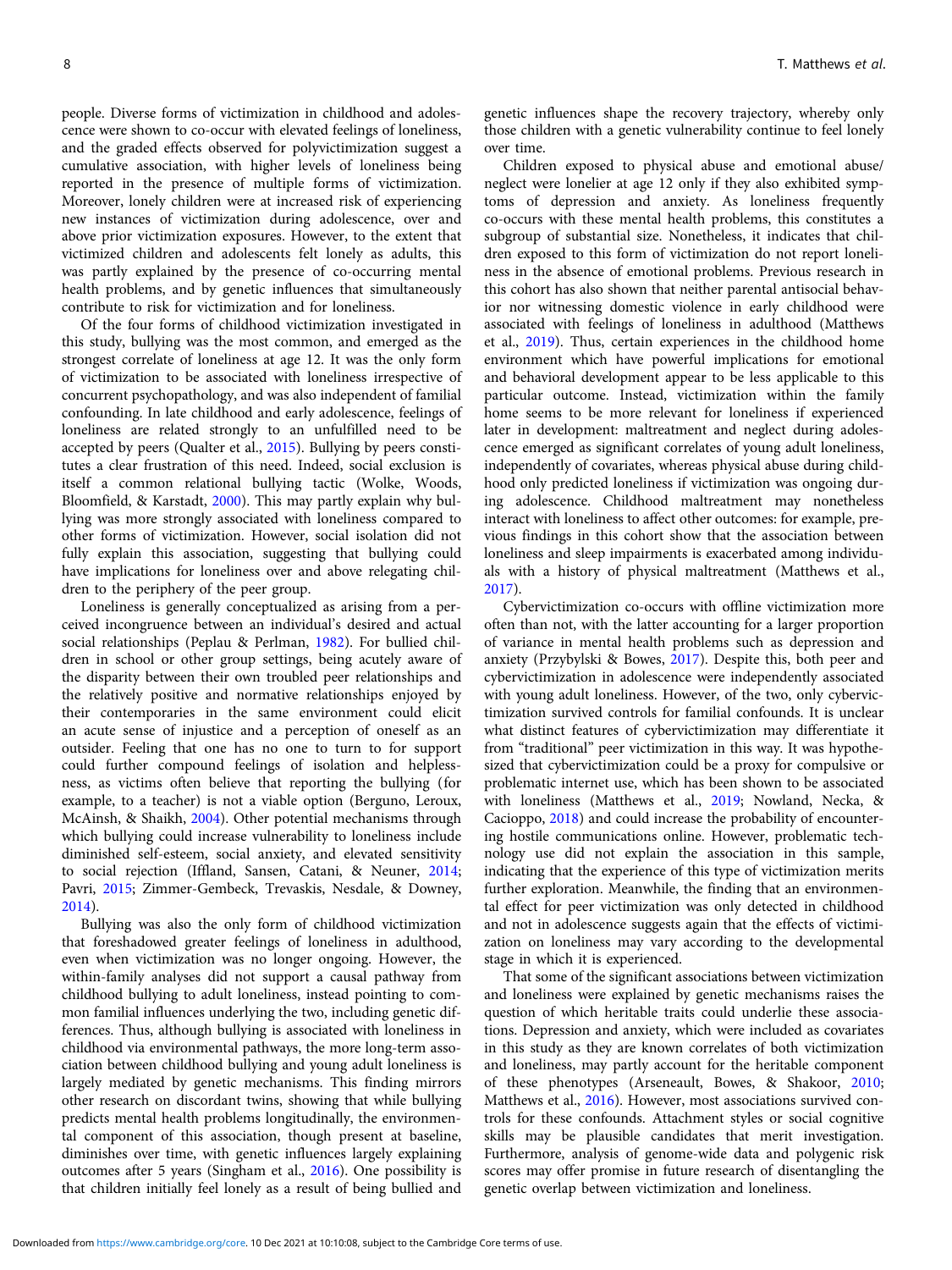#### <span id="page-8-0"></span>Limitations

Our findings should be considered in light of some limitations. It should be noted that although data on bullying were collected prospectively, the upper limit of the reporting period (age 12 years) coincided with the assessment of childhood loneliness. The association between these measures is therefore based partly on cross-sectional data and does not convey information about its direction. The longitudinal associations from childhood bullying to adult loneliness, and from childhood loneliness to adolescent peer victimization, are suggestive of a bidirectional association. However, bullying and peer victimization are not synonymous terms; bullying being a specific form of peer victimization that is repeated and involves a power imbalance in favor of the perpetrator (Arseneault, 2018). Testing for a reciprocal association between bullying and loneliness would require repeated measures of both constructs using consistent measures.

It was not possible to examine physical abuse and sexual abuse separately in childhood, due to small group sizes for sexual abuse (minor:  $N = 17$ ; severe:  $N = 16$ ). The issue of power also applies to discordant twin analyses, as the level of discordance within twin pairs, particularly for childhood victimization, is low (Jaffee, [2017\)](#page-9-0). For example, there were no MZ pairs in this sample who were discordant for severe childhood physical neglect (Supplementary Table S2). In the case of adolescent victimization, there was greater discordance for most forms of victimization (Supplementary Table S3). Nonetheless, the halving of sample size when restricting analyses only to MZ twins has further implications for the precision of model estimates (Boardman & Fletcher, [2015\)](#page-9-0).

The internal consistency of the childhood loneliness measure was modest. One potential explanation for this is that loneliness is a multidimensional construct (Hawkley, Browne, & Cacioppo, [2005\)](#page-9-0), and each of the items maps onto a specific manifestation of loneliness: lack of friends, not being loved, and the internal state of feeling "alone." The three would not always co-occur within the same individual, as they apply to different domains of life (e.g. school and peer group vs. home and family). Nonetheless, each one fits conceptually to the definition of loneliness as a perception that one's relationships with others are deficient in some way.

By definition, all participants in this sample had a sibling of the same age and sex (and, in more than half of cases, the same genome). The extent to which this could be protective against loneliness is not clear. Conversely, there may be unique aspects of being a twin that could contribute to loneliness, such as being treated as a pair rather than as individuals with separate identities, or being left out by peers due to an assumption that twins can rely on each other for company. The experience of loneliness may therefore be different in some respects for twins compared to singletons or non-twin sibling pairs. However, the number of individuals in this sample who reported feelings of loneliness "some of the time" or "often" at age 18 years are in line with those found in other studies of adolescents and young adults in the UK general population (Office for National Statistics, [2018\)](#page-9-0).

## Implications

While these data do not support a causal effect of childhood bullying on loneliness that endures into the adult years, this does not mean that victims should be considered "out of the woods" if the

bullying ceases. To the contrary, if being a victim of bullying partially reflects a genetic vulnerability to loneliness, an implication of this is that victims remain at risk of becoming lonely later in life even if they are no longer being victimized. Early adulthood is a peak age for loneliness (Luhmann & Hawkley, [2016\)](#page-9-0), and individuals with a history of bullying victimization in childhood may require particular support during the transition from adolescence to adult life. Moreover, bullying should remain a concern for long-term outcomes more generally, as it has been shown to predict mental health and psychosocial problems well into midlife (Takizawa, Maughan, & Arseneault, [2014\)](#page-10-0). The findings of the present study do not detract from the importance of interventions to reduce bullying and support victims in order to prevent adverse outcomes later in life.

Additionally, the findings highlight that abuse and neglect, though extensively studied as childhood risk factors, could have particular implications for loneliness when they are experienced in adolescence rather than in childhood. Even though adolescents increasingly spend more time outside of the family home, thereby exposing them to a more diverse range of environmental risks, victimization within the family home appears to be particularly important for loneliness at this stage of life. Conversely, while peer victimization has strong implications for mental health in adolescence (Troop-Gordon, [2017\)](#page-10-0), it appears to be most relevant to loneliness when experienced in childhood. This highlights that the experience of loneliness, and its antecedents, are dynamic across development (Qualter et al., [2015](#page-10-0)), and that strategies to support victimized and lonely individuals should reflect this.

Supplementary Material. The supplementary material for this article can be found at [https://doi.org/10.1017/S0954579420001005.](https://doi.org/10.1017/S0954579420001005)

Acknowledgments. The E-Risk Study is funded by the Medical Research Council (UKMRC grant G1002190). Additional support was provided by National Institute of Child Health and Human Development (grant HD077482) and by the Jacobs Foundation. Timothy Matthews is a British Academy Postdoctoral Fellow. Helen L. Fisher is supported by an MQ Fellows Award (MQ14F40). Louise Arseneault is the Mental Health Leadership Fellow for the UK Economic and Social Research Council. The authors are grateful to the Study members and their families for their participation. Our thanks to CACI, Inc., and to members of the E-Risk team for their dedication, hard work, and insights.

Conflicts of Interest. None.

#### References

- Achenbach, T. M. (1991a). Manual for the child behavior checklist/4-18 and 1991 profile. Burlington, VT: University of Vermont Department of Psychiatry.
- Achenbach, T. M. (1991b). Manual for the teacher's report form and 1991 profile. Burlington, VT: University of Vermont Department of Psychiatry.
- Acquah, E. O., Topalli, P., Wilson, M. L., Junttila, N., & Niemi, P. M. (2016). Adolescent loneliness and social anxiety as predictors of bullying victimisation. International Journal of Adolescence and Youth, 21, 320–331.
- American Psychiatric Association. (1994). Diagnostic and statistical manual of mental disorders (4th ed.). Washington, DC: American Psychiatric Association.
- Arseneault, L. (2018). Annual research review: The persistent and pervasive impact of being bullied in childhood and adolescence: Implications for policy and practice. Journal of Child Psychology and Psychiatry, 59, 405–421.
- Arseneault, L., Bowes, L., & Shakoor, S. (2010). Bullying victimization in youths and mental health problems: 'Much ado about nothing'? Psychological Medicine, 40, 717–729.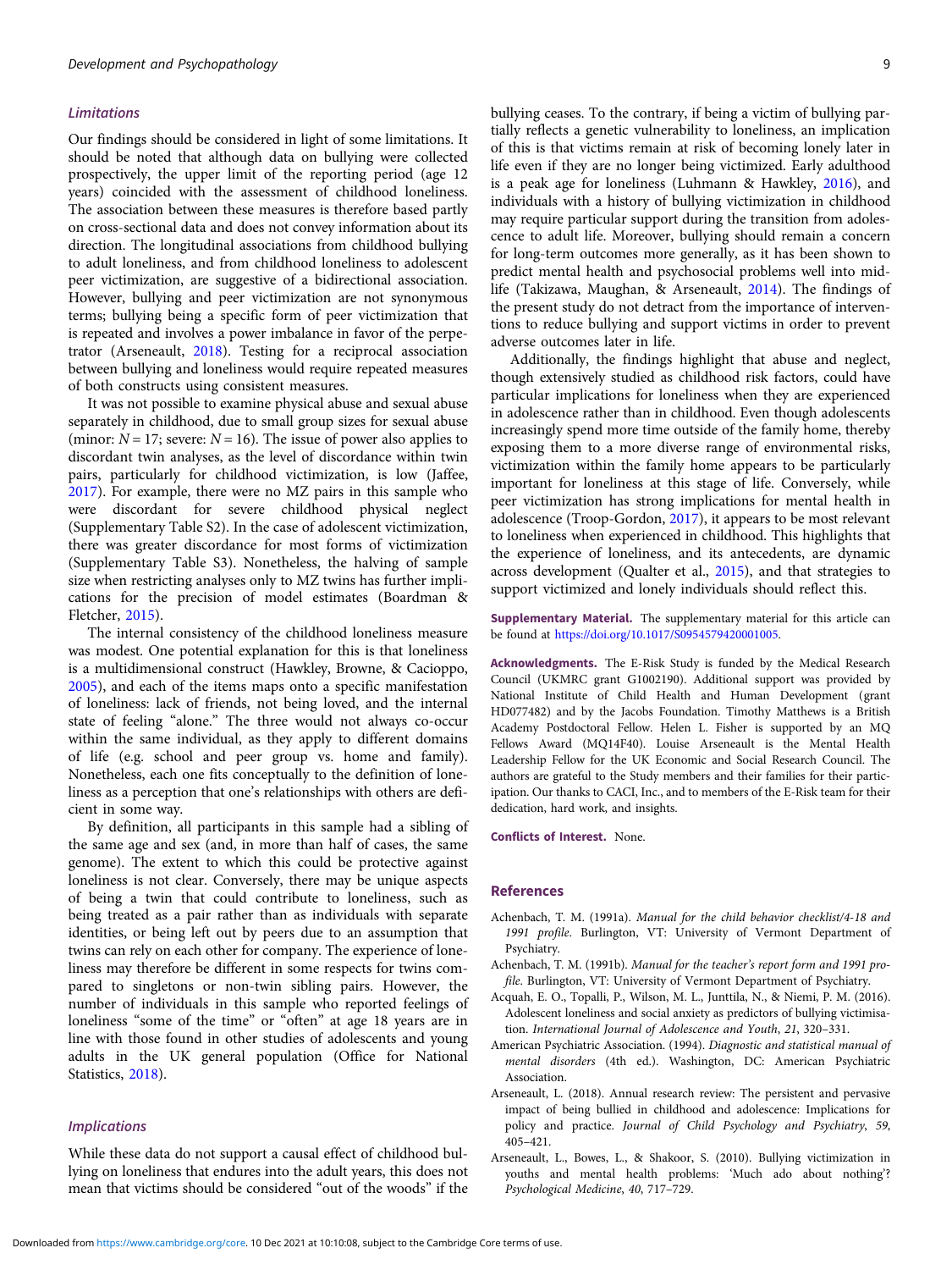- <span id="page-9-0"></span>Baldwin, J. R., Arseneault, L., Caspi, A., Fisher, H. L., Moffitt, T. E., Odgers, C. L., … Danese, A. (2018). Childhood victimization and inflammation in young adulthood: A genetically sensitive cohort study. Brain, Behavior, & Immunity, 67, 211–217.
- Ball, H. A., Arseneault, L., Taylor, A., Maughan, B., Caspi, A., & Moffitt, T. E. (2008). Genetic and environmental influences on victims, bullies and bully-victims in childhood. Journal of Child Psychology and Psychiatry, 49, 104–112.
- Beaver, K. M., Boutwell, B. B., Barnes, J. C., & Cooper, J. A. (2009). The biosocial underpinnings to adolescent victimization: Results from a longitudinal sample of twins. Youth Violence and Juvenile Justice, 7, 223–238.
- Beckley, A. L., Caspi, A., Arseneault, L., Barnes, J. C., Fisher, H. L., Harrington, H., … Moffitt, T. E. (2018). The developmental nature of the victimoffender overlap. Journal of Developmental and Life-Course Criminology, 4, 24–49.
- Berguno, G., Leroux, P., McAinsh, K., & Shaikh, S. (2004). Children's experience of loneliness at school and its relation to bullying and the quality of teacher interventions. The Qualitative Report, 9, 483–499.
- Boardman, J. D., & Fletcher, J. M. (2015). To cause or not to cause? That is the question, but identical twins might not have all of the answers. Social Science and Medicine, 127, 198–200.
- Bowes, L. (2015). Peer victimisation during adolescence and its impact on depression in early adulthood: Prospective cohort study in the United Kingdom. BMJ, 350, h2469.
- Brown, S., & Taylor, K. (2008). Bullying, education and earnings: Evidence from the National Child Development Study. Economics of Education Review, 27, 387–401.
- Cacioppo, J. T., Hawkley, L. C., Ernst, J. M., Burleson, M., Berntson, G. G., Nouriani, B., & Spiegel, D. (2006). Loneliness within a nomological net: An evolutionary perspective. Journal of Research in Personality, 40, 1054–1085.
- Copeland, W. E., Wolke, D., Lereya, S. R., Shanahan, L., Worthman, C., & Costello, E. J. (2014). Childhood bullying involvement predicts low-grade systemic inflammation into adulthood. Proceedings of the National Academy of Sciences of the United States of America, 111, 7570–7575.

Currie, J., & Widom, C. S. (2010). Long-term consequences of child abuse and neglect on adult economic well-being. Child Maltreatment, 15, 111–120.

- Danese, A., Moffitt, T. E., Arseneault, L., Bleiberg, B. A., Dinardo, P. B., Gandelman, S. B., … Caspi, A. (2017). The origins of cognitive deficits in victimized children: Implication for neuroscientists and clinicians. American Journal of Psychiatry, 174, 349–361.
- Felitti, V. J., Anda, R. F., Nordenberg, D., Williamson, D. F., Spitz, A. M., Edwards, V., … Marks, J. S. (1998). Relationship of childhood abuse and household dysfunction to many of the leading causes of death in adults: The Adverse Childhood Experiences (ACE) Study. American Journal of Preventative Medicine, 14, 245–258.
- Finkelhor, D., Hamby, S. L., Turner, H., & Ormrod, R. (2011). The juvenile victimisation questionnaire: 2nd revision (JVQ-R2). Durham, NH: Crimes Against Children Center.
- Finkelhor, D., Ormrod, R. K., & Turner, H. A. (2007). Poly-victimization: A neglected component in child victimization. Child Abuse and Neglect, 31, 7–26.
- Fisher, H. L., Caspi, A., Moffitt, T. E., Wertz, J., Gray, R., Newbury, J., … Arseneault, L. (2015). Measuring adolescents' exposure to victimization: The Environmental Risk (E-Risk) Longitudinal Twin Study. Development and Psychopathology, 27, 1399–1416.
- Goossens, L., van Roekel, E., Verhagen, M., Cacioppo, J. T., Cacioppo, S., Maes, M., & Boomsma, D. I. (2015). The genetics of loneliness: Linking evolutionary theory to genome-wide genetics, epigenetics, and social science. Perspectives on Psychological Science, 10, 213–226.
- Hawkley, L. C., Browne, M. W., & Cacioppo, J. T. (2005). How can I connect with thee? Let me count the ways. Psychological Science, 16, 798–804.
- Hughes, M. E., Waite, L. J., Hawkley, L. C., & Cacioppo, J. T. (2004). A short scale for measuring loneliness in large surveys: Results from two population-based studies. Research on Aging, 26, 655–672.
- Iffland, B., Sansen, L. M., Catani, C., & Neuner, F. (2014). The trauma of peer abuse: Effects of relational peer victimization and social anxiety disorder on physiological and affective reactions to social exclusion. Frontiers in Psychiatry, 5, 26.
- Jaffee, S. R. (2017). Child maltreatment and risk for psychopathology in childhood and adulthood. Annual Review of Clinical Psychology, 13, 525–551.
- Jaffee, S. R., Caspi, A., Moffitt, T. E., & Taylor, A. (2004). Physical maltreatment victim to antisocial child: Evidence of an environmentally mediated process. Journal of Abnormal Psychology, 113, 44–55.
- Kovacs, M. (1992). Children's Depression Inventory (CDI) manual. Toronto, ON: Multi-Health Systems.
- Logan-Greene, P., Nurius, P. S., Hooven, C., & Thompson, E. A. (2015). Life course associations between victimization and aggression: Distinctive and cumulative contributions. Child and Adolescent Social Work Journal, 32, 269–279.
- Luhmann, M., & Hawkley, L. C. (2016). Age differences in loneliness from late adolescence to oldest old age. Developmental Psychology, 52, 943–959.
- Maes, M., Van den Noortgate, W., Vanhalst, J., Beyers, W., & Goossenss, L. (2017). The Children's Loneliness Scale: Factor structure and construct validity in Belgian children. Assessment, 24, 244–251.
- March, J. S. (1997). Manual for the Multidimensional Anxiety Scale for Children (MASC). Toronto, ON: Multi-Health Systems.
- Matthews, T., Danese, A., Caspi, A., Fisher, H. L., Goldman-Mellor, S., Kepa, A., … Arseneault, L. (2019). Lonely young adults in modern Britain: Findings from an epidemiological cohort study. Psychological Medicine, 49, 268–277.
- Matthews, T., Danese, A., Gregory, A. M., Caspi, A., Moffitt, T. E., & Arseneault, L. (2017). Sleeping with one eye open: Loneliness and sleep quality in young adults. Psychological Medicine, 47, 2177–2186.
- Matthews, T., Danese, A., Wertz, J., Ambler, A., Kelly, M., Diver, A., … Arseneault, L. (2015). Social isolation and mental health at primary and secondary school entry: A longitudinal cohort study. Journal of the American Academy of Child and Adolescent Psychiatry, 54, 225–232.
- Matthews, T., Danese, A., Wertz, J., Odgers, C. L., Ambler, A., Moffitt, T. E., & Arseneault, L. (2016). Social isolation, loneliness and depression in young adulthood: A behavioural genetic analysis. Social Psychiatry and Psychiatric Epidemiology, 51, 339–348.
- McCrory, E. J., Gerin, M. I., & Viding, E. (2017). Annual research review: Childhood maltreatment, latent vulnerability and the shift to preventative psychiatry – the contribution of functional brain imaging. Journal of Child Psychology and Psychiatry, 58, 338–357.
- Meerkerk, G. J., Van Den Eijnden, R. J. J. M., Vermulst, A. A., & Garretsen, H. F. L. (2009). The Compulsive Internet Use Scale (CIUS): Some psychometric properties. Cyberpsychology and Behavior, 12, 1–6.
- Moffitt, T. E., & E-Risk Study Team. (2002). Teen-aged mothers in contemporary Britain. Journal of Child Psychology and Psychiatry, 43, 727–742.
- Nixon, C. L. (2014). Current perspectives: The impact of cyberbullying on mental health. Adolescent Health, Medicine and Therapeutics, 5, 143–158.
- Norman, R. E., Byambaa, M., De, R., Butchard, A., Scott, J., & Vos, T. (2012). The long-term health consequences of child physical abuse, emotional abuse, and neglect: A systematic review and meta-analysis. PLOS Medicine, 9, e1001349.
- Nowland, R., Necka, E. A., & Cacioppo, J. T. (2018). Loneliness and social internet use: Pathways to reconnection in a digital world? Perspectives on Psychological Science, 13, 70–87.
- Odgers, C. L., Caspi, A., Bates, C. J., Sampson, R. J., & Moffitt, T. E. (2012). Systematic social observation of children's neighborhoods using Google Street View: a reliable and cost-effective method. Journal of Child Psychology and Psychiatry, 53, 1009–1017.
- Odgers, C. L., Caspi, A., Russell, M. A., Sampson, R. J., Arseneault, L., & Moffitt, T. E. (2012). Supportive parenting mediates neighborhood socioeconomic disparities in children's antisocial behavior from ages 5 to 12. Development and Psychopathology, 24, 705–721.
- Office for National Statistics. (2018). Children's and young people's experiences of loneliness: 2018. London, UK: Office for National Statistics.
- Olenik-Shemesh, D., Heiman, T., & Eden, S. (2012). Cyberbullying victimisation in adolescence: Relationships with loneliness and depressive mood. Emotional and Behavioural Difficulties, 17, 361–374.
- Pavri, S. (2015). Loneliness: The cause or consequence of peer victimization in children and youth. The Open Psychology Journal, 8, 78–84.
- Peplau, L. A., & Perlman, D. (1982). Perspectives on loneliness. In L. A. Peplau & D. Perlman (Eds.), Loneliness: A sourcebook of current theory, research and therapy (pp. 1–8). New York: Wiley.